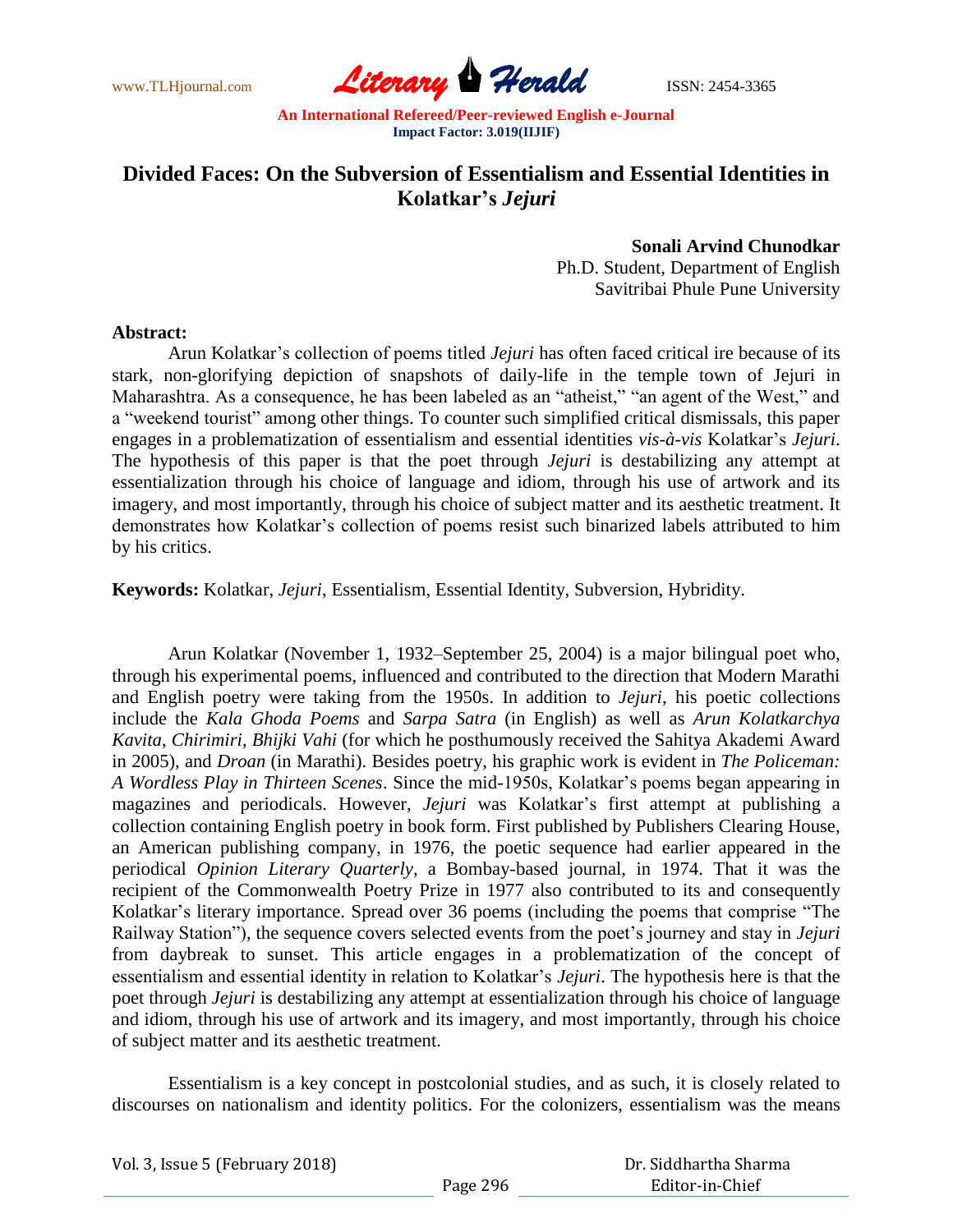

through which they could propagate "the idea of the inferiority of the colonial subject" in order to "exercise hegemonic control over them through control of the dominant modes of public and private representation" (Ashcroft, Griffiths, and Tiffin 78). Further, a particular essential identity was projected on the colonized subjects in order to project its own identity as being fundamentally or essentially dissimilar.<sup>1</sup> Further, the colonized or the formerly colonized would in turn resist such projections through an *inversion* that would entail the reversal of this process—the colonized would project an essential identity on the colonizers as a means of opposing the cultural hegemony and binary categorization by the imperial power. This inversion in turn tends to become a variant of conservatism, which proves resistant to necessary social change(s). This is one of the reasons why Kolatkar's *Jejuri* is viewed with suspicion—because it depicts a social setup that seems to call for psychosocial change. In this context, it must be noted that the poet does not assume the mantle of a preacher but simply depicts situations like a painter. In contrast, the poet through *Jejuri* attempts not an *inversion* but a *subversion* by attempting to destabilize identity binaries altogether in terms of religious, regional, national, philosophical, and linguistic identities. In other words, *Jejuri* can be considered as an example of a work that refuses to conform to the concept of essentialism.

That essentialism enforces a limitation to the reading of this work will be illustrated by examining a few select poems from *Jejuri* in light of a few select critical opinions. Here, it is important to remember that the "essentialism" that is being discussed in this article is different from the concept of "strategic essentialism," a term that is invested with positive connotations, which was coined by Gayatri Spivak. Unlike essentialism, strategic essentialism can be understood as a means through which marginalized, subaltern, or other such social groups endeavor to forge a collective or group identity for the sake of achieving a common sociopolitical purpose or cause, or in other words, "a *strategic* use of positivist essentialism in a scrupulously visible political interest" (Spivak 214). It is to be noted that in strategic essentialism, an essential identity is assumed by such marginalized social groups and the individuals subscribing to or supporting the cause of such groups, intellectually or otherwise—in other words, by the self. In this context, however, the poet of *Jejuri* does not assume any such identity, and any essential identity has been enforced or projected by critics and readers—in other words, not by the self; herein, one finds a key difference. However, it is important to note that any fixed, determined essential identity—self-assumed or projected on the self by others—is first of all a social construct that aims at simplification.

The following quote bears ample testimony to the myriad and diverse influence that the following writers may have exerted on Kolatkar. The list is exhaustive and conveys an amalgamation of literary and social cultures, perspectives, and languages:

> There are a lot of poets and writers I have liked. You want me to give you a list? Whitman, Mardhekar, Manmohan, Eliot, Pound, Auden, Hart Crane, Dylan Thomas, Kafka, Baudelaire, Heine, Catullus, Villon, Jynaneshwar, Namdev, Janabai, Eknath, Tukaram, Wang Wei, Tu Fu, Han Shan, Ramjoshi, Honaji, Mandelstam, Dostoevsky, Gogol, Isaac Bashevis Singer, Babel, Apollinaire,

<sup>1.</sup> As is well known, Edward Said's *Orientalism* is a seminal work that investigates this phenomenon.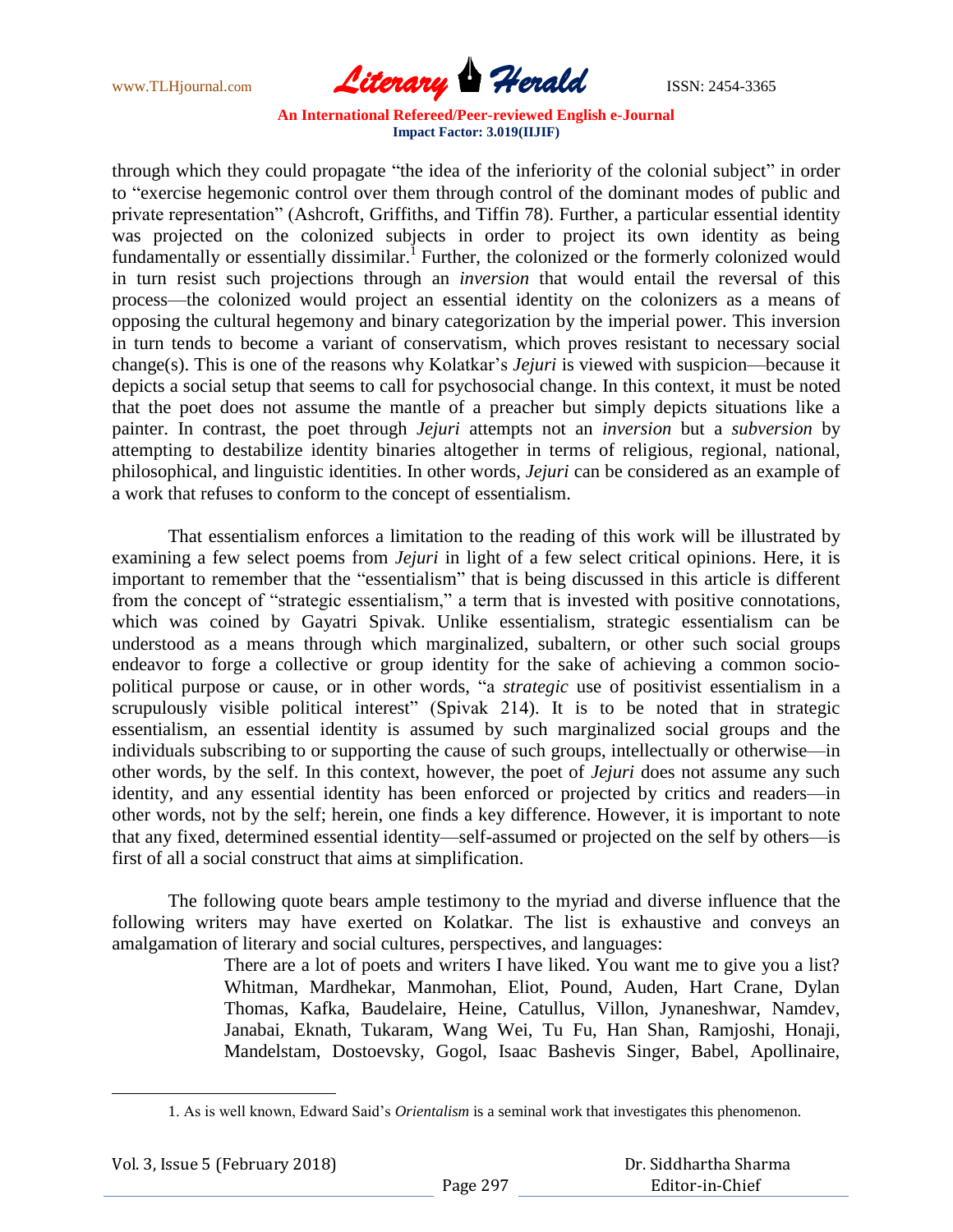

Breton, Brecht, Neruda, Ginsberg, Barth, Duras, Joseph Heller … Gunter Grass, Norman Mailer, Henry Miller, Nabokov, Namdeo Dhasal, Patthe Bapurav, Rabelais, Apuleius, Rex Stout, Agatha Christie, Robert Shakley, Harlan Ellison, Balchandra Nemade, Durrenmatt, Aarp, Cummings, Lewis Carroll, John Lennon, Bob Dylan, Sylvia Plath, Ted Hughes, Godse Bhatji, Morgenstern, Chakradhar, Gerard Manley Hopkins, Balwantbuva, Kierkegaard, Lenny Bruce, Bahinabai Chaudhari, Kabir, Robert Johnson, Muddy Waters, Leadbelly, Howling Wolf, Jon Lee Hooker, Leiber and Stoller, Larry Williams, Lightning Hopkins, Andre Vajda, Kurosawa, Eisenstein, Truffaut, Woody Guthrie, Laurel and Hardy. (qtd. in Roy)

This list is illustrative of a subversive stance, and it reveals an underlying attempt to challenge the concept of essentialism and of an essential identity. In other words, it reveals the phenomenon of hybridity instead of subscribing to any illusory "pure" literary tradition. That hybridity attempts to challenge essentialism is well known: "[It is] a conscious and politically motivated concern with the deliberate disruption of homogeneity" (Ashcroft, Griffiths, and Tiffin 120). Hybridity also "embraces the subversion and challenge of division and separation" (Ashcroft, Griffiths, and Tiffin 120).

One of the chief ways through which *Jejuri* challenges the notion of essentialism is by destabilizing that essential identity that is related to a religious stance. In terms of religious identity, the view that most critics of *Jejuri* uphold is to assume that its criticism of religious institutions or of organized religion necessarily translates into an atheist stance, which in turn results in such critics condemning the poet as being an agent of the West (e.g., Kimbahune; Nemade; and Raykar). Such views in fact reveal a process of inversion that implicitly suggests that the West has an essential atheist identity—a generalization that is hardly empirical and detrimental to the reading of such texts. Consequently, the poet's motives are seen with suspicion, and this suspicion is also extended to the text, thereby ignoring the literary qualities, merits, and alternative yet valid readings revealed by the text itself. The work is thus interpreted in light of a pre-determined ideological, personal, regional/national, or artistic bias. However, such readings tend to be from a very simplified perspective, and such critics tend to overlook the complex problems conveyed by the poems.

To reiterate, since most critics of *Jejuri* attempt to see the work as that of a non-religious man,<sup>2</sup> this paper will largely focus on the question of religious identity. In this context, Kolatkar's response to an interviewer's inquiry on whether he believes in God is worth perusing: "I leave the question alone, I don't think I have to take a position about God one way or the other‖ (King 104). Here, he explicitly refuses to identify himself as a *religious* or a *non-religious* person thus challenging the notion of an essential religious identity. One questions whether it can be argued based on the above statement that the poet supports an apatheist stance. Apatheism can be described as complete indifference or apathy toward the question of belief as well as disbelief in God, in other words, toward theism as well as atheism. Is it justifiable to label the poet as an apatheist? More important to this paper is the question whether *Jejuri* reveals an apatheist

Vol. 3, Issue 5 (February 2018)

<sup>2.</sup> For example, this view is presented in Desai's "Arun Kolatkar's Jejuri: A House of God," Kimbahune's "From Jejuri to Arun Kolatkar," and Rushdie's "'Commonwealth Literature' Does Not Exist."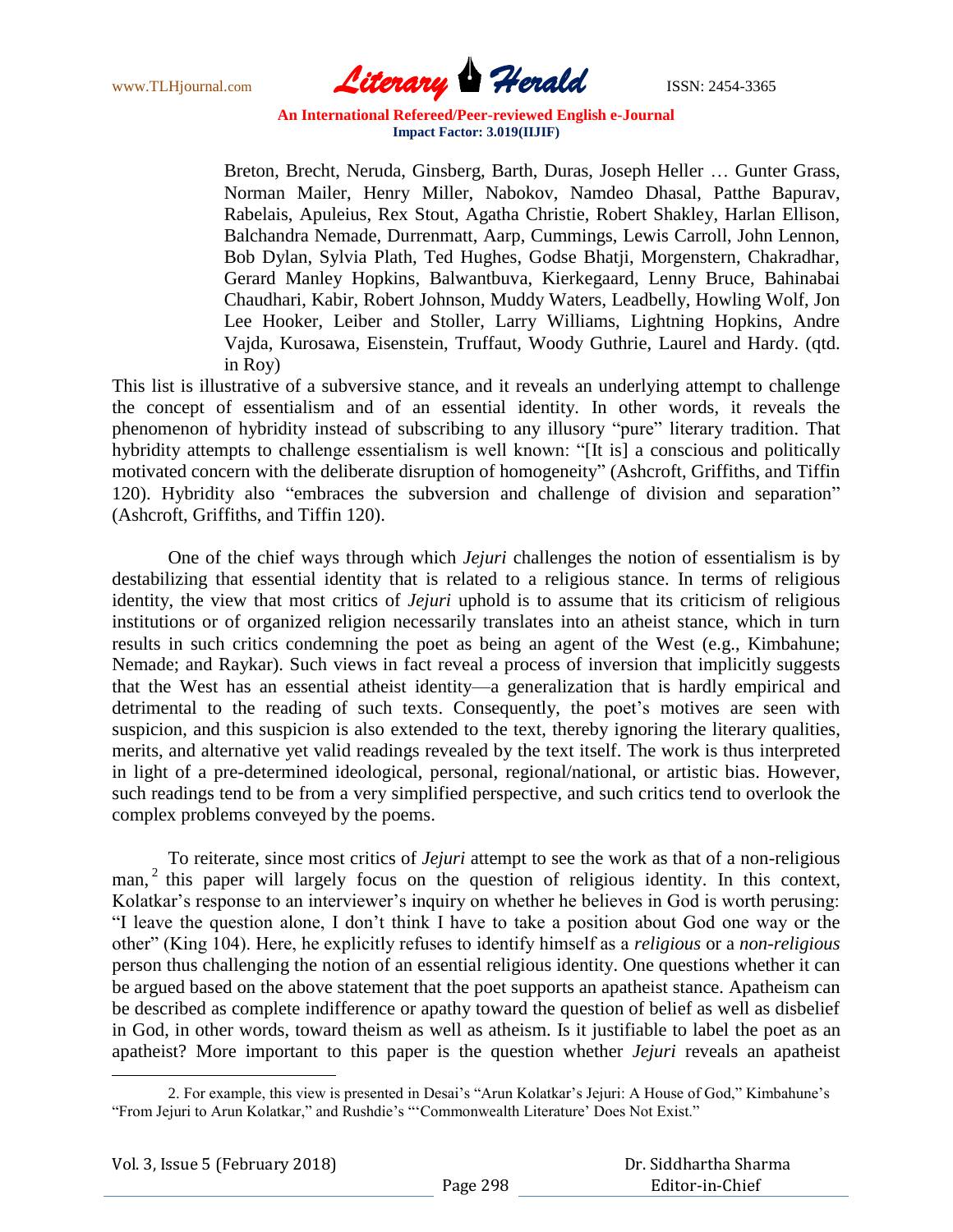

stance? However, the choice of subject matter or the setting of the poems seems to oppose this view. That Kolatkar thought it worthwhile to visit the temple town of Jejuri appears to contradict such a stance.

In addition, it is highly probable that the poems are a result of several visits: Kolatkar first visited Jejuri in 1963, but it was only in December 1973 that he began composing the poems (Chaudhuri 225, 227). The minute observation and description of the marginal and peripheral suggests a degree of familiarity that is at odds with a gradually diminishing accuracy in terms of memory that is caused by a gap of ten years (between his visit and the writing of the poems). It is also at odds with the commonly held notion of the poet being a tourist spending only one day in the temple town: "Kolatkar comes and goes like a weekend tourist from Bombay" (Nemade 98). Kolatkar in fact refused to be classified into any "quasi-religious categories" (Chaudhuri 228). His trip to Jejuri, however, does reveal an affinity for the religious and for a sense of spirituality that is characterized by an opposition to and contempt of rituals: "Jejuri, which seems to him a mixture of temples in disrepair, unreliable priests, and legends and religious practices of dubious provenance, nevertheless excites him oddly, though not to worship, but to a state akin to it but also quite unlike it" (Chaudhuri 228). Further, a close reading of *Jejuri* reveals that the poems are not concerned with challenging or even treating an omniscient, omnipresent entity or dwelling on the question of the existence or non-existence of God. Instead, the poems reveal that the poet is far more concerned with the problems of the business of religion—a business that is a *human* rather than *divine* enterprise. Hence, to claim that the poet is non-religious would be erroneous; at most, it could be said that he is merely anti-ritual.

It is to be noted that the earlier quoted list also includes saint-poets such as Jynaneshwar, Namdev, Janabai, Eknath, Tukaram, and Kabir, whose poems exhibit a scathing critique of the then social and religious institutions. As social rebels, their poetry was aimed at destabilizing the then current norms, and their lifestyles exhibit subversion of such norms in varying degrees.<sup>3</sup> In their scathing critique of institutions, God too became a target of their ire. Kolatkar had in fact translated nine of Tukaram's *abhangas* along with a few translations of other saint-poets such as Janabai, Namdev, and Muktabai.<sup>4</sup> As evident from the translations, he was aware of this distinct feature of saint-poetry: "The last of these [translating Tukaram's *abhangas*] was a real enthusiasm, and Kolatkar was translating, into English, the medieval poet's rather prickly, belligerent hymns to God" (Chaudhuri 225). Can these saint-poets be labeled as atheists or nonreligious on the grounds that their poetry is critical and irreverent of traditional practices and beliefs? Can these poets be labeled as agents of the West because of their attempt to bring about social reforms and their display of rationality and pragmatism? While many such saint-poets did suffer varying degrees of social ostracization during their own lifetimes, subsequent popular opinion negates the former question; the latter is a purely anachronistic accusation. It is unfortunate, however, that Kolatkar's *Jejuri* often necessitates a defense on both grounds. It is

 $\overline{a}$ 

<sup>3.</sup> Such subversive features could be seen in their refusal to conform to caste hierarchical segregations; refusal to marry in some cases; and in their rejection of Vedic traditions, Brahminical authority and intervention, and religious affiliations.

<sup>4.</sup> See Kolatkar's "Translations from Tukaram and Other Saint-Poets," Journal of South Asian Literature 17.1 (1982): 111-14, *JSTOR*.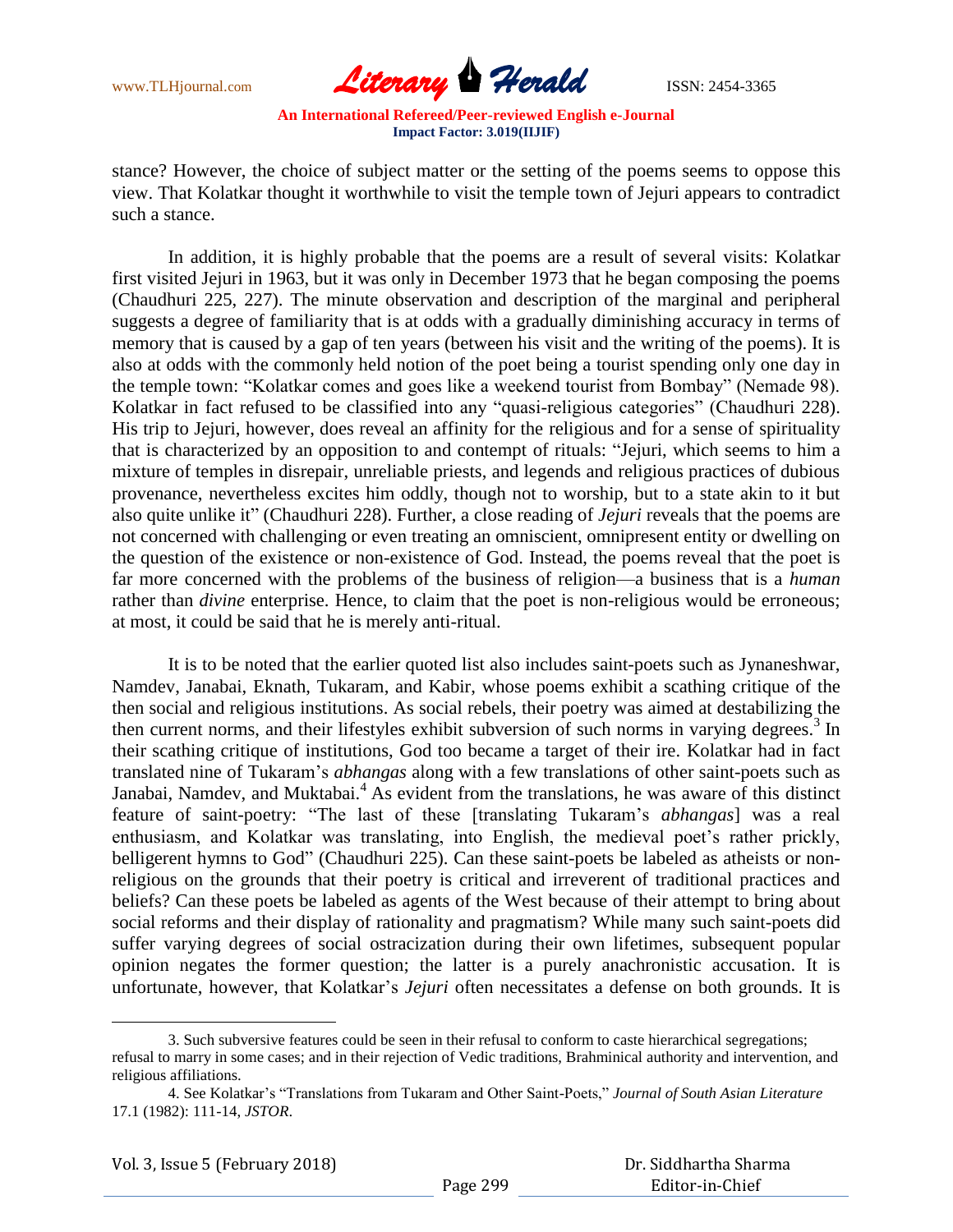

also unfortunate that most critics of Jejuri view rationality or criticism of traditional beliefs and religiousness or spirituality as binary opposites that are unable to co-exist within a single psyche.

The first poem "The Bus" sets the tone of this conflict as it recounts the poet's journey to Jejuri by means of a rickety state transport bus. This poem displays a good deal of surreal imagery, which testifies to Kolatkar being a visual poet—perhaps a natural extension of the graphic artist. The last lines of this poem have often been quoted while speculating the motives of the poet: "

> At the end of a bumpy ride with your own face on either side when you get off the bus you don't step inside the old man's head. (22-25)

Some critics such as S. K. Desai in his essay "Arun Kolatkar's Jejuri: A House of God" consider the old man's essential identity to be that of a spiritual seeker or a pilgrim or that of a religious man and that such a rejection on the part of the poet is indicative of the poet's own stance as Ravindra Kimbahune does in his essay "From Jejuri to Arun Kolatkar":

The old man with the caste mark and the narrator are represented as clear contrasts. These do not merely represent two different attitudes but also establish, once for all, the narrator's alienation from the attitude of the man of faith…The narrator thus rejects at the very outset the possibility of transformation in his vision after his exposure to the landscape or to what *Jejuri* symbolizes. (Kimbahune 75-76)

It is in this imparting of an essential identity to the old man that in turn allows such critics to impart an essential identity to the poet himself. If the old man is identified as a seeker, a pilgrim, or a man of faith, then the implication is that the poet is not a seeker or a pilgrim, and neither is he a man of faith. $5$ 

However, one questions whether sufficient information is provided by the poem to suppose anything other than the fact that the old man is but someone who wears a caste mark. Here, it is necessary to question whether a caste mark is an indication of the religious, spiritual, or the merely ritualistic. One must also remember that the conflict between and the blending of the spiritual and the profane or in other words, of the *appearance* of spirituality and the *essence* of materialism or irreligiousness and *vice versa* has been a popular, evergreen theme for poets. This is also true in the case of the poetry of the saint-poets, and the poems in *Jejuri* too display this conflict: "The proximity between the disreputable, the culpable, and the religious—a living strand in Indian devotional culture, and an everyday reality in places like Banaras and Jejuri becomes, in the act of translation, an aesthetic" (Chaudhuri 225). Such critics however often overlook another image in that same poem that can counter this labeling of an essential identity—that of the "divided face" (Kolatkar 10, 23). The surreal image of the reflection of the poet's face on the old man's glasses can also be interpreted as a projection as well as awareness of one's own dual if not triple identity. In light of this motif, the poet's rejection of the old man could be considered as a rejection of conforming to or identifying with a single essential identity.

 $\overline{\phantom{a}}$ 5. cf. the priest in the poem "The Priest," who views all those who get off the bus, including the poet, as pilgrims (28-33).

 Dr. Siddhartha Sharma Editor-in-Chief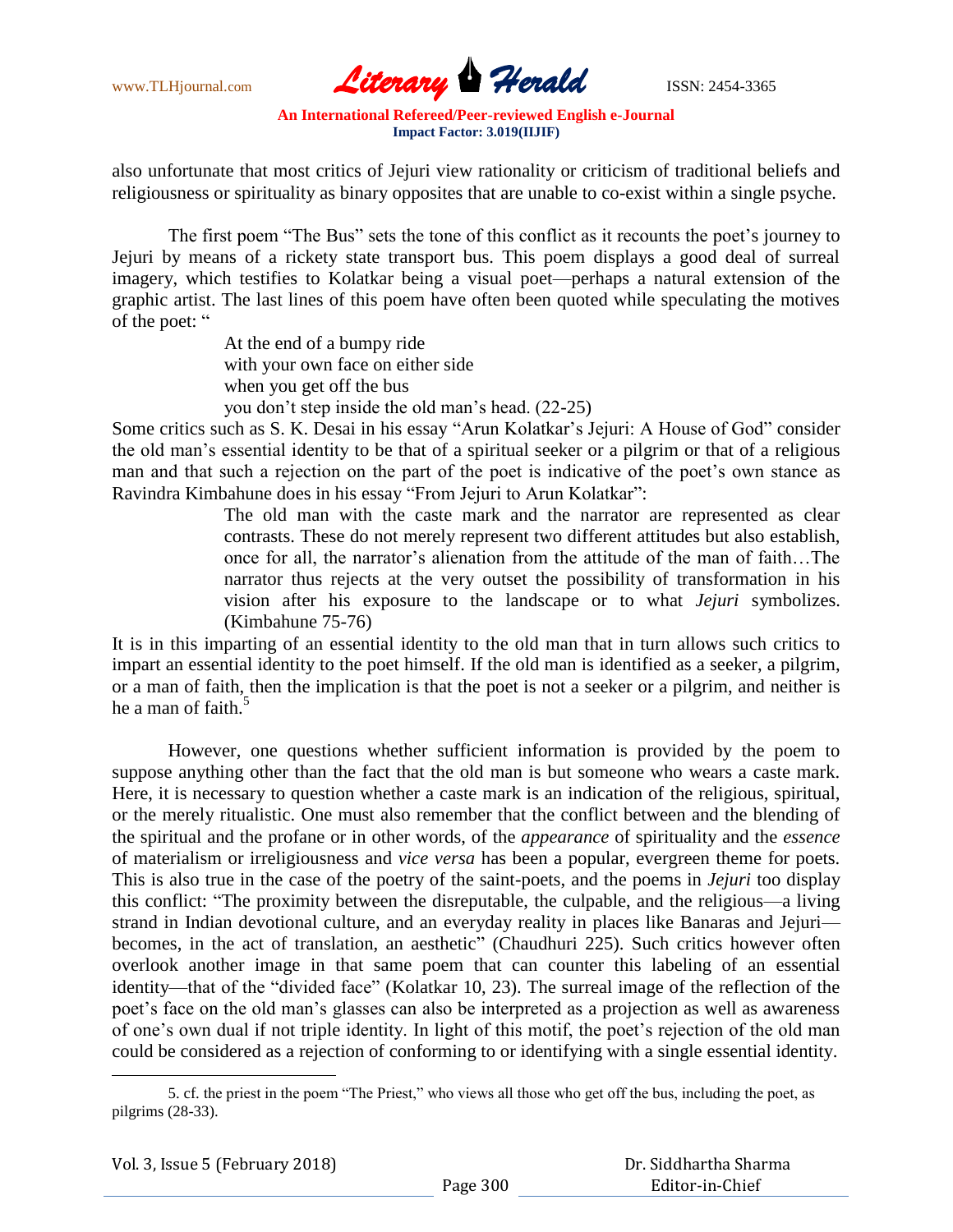

The poet's satiric attack in *Jejuri* is directed against the representatives of the administrative priestly class and their exploitation of the downtrodden and innocent in such places of worship. Poems such as "Heart of Ruin" bring to light the poet's differentiation between a "place of worship" and "the house of god"  $(21, 22)$ . In this poem, the ruins of a temple function as a place of refuge to the most downtrodden of creatures—in this case, a mongrel bitch along with her litter and a dung beetle: "No more a place of worship this place / is nothing less than the house of god"  $(21-22)$ . For the poet, places (or objects) of worship, as seen in poems like "A Low Temple," "Manohar," "A Scratch," "Makarand," and "The Cupboard," are centers that are committed to the business of religion: "As in Jejuri, the devotional is inserted forcefully into the economic, where it always resided anyway … into the bread-and-butter transaction, the duty and slightly disreputable compulsion to earn a living" (Chaudhuri 227). This compulsion is treated satirically in the case of the priestly class. The poet seems contemptuous of the priest's anxiety for his "puran poli" in the poem "The Priest": "A catgrin on its face / and a live, ready to eat pilgrim / held between its teeth" (31-33). The "catgrin" is closely connected to the recurring motif of the "tiger," which could also be considered as an allegorical symbol of the priestly class, particularly in the poem "Ajamil and the Tigers." This compulsion, however, is handled sympathetically in the poem "An Old Woman." The poet is deeply affected by the old woman's dignified yet helpless plea: "What else can an old woman do  $\overline{\phantom{a}}$  on hills as wretched as these?" (16-18). The fact that the poet dwells not only on such downtrodden, exploited people who are bereft of any agency but also wretched creatures such as dogs, dung beetles, rats, hens, and butterflies recalls yet another characteristic of the saint-poets.<sup>6</sup>

"A Song for a Vaghya" conveys this sense of compulsion and need in a matter-of-fact manner that is reminiscent of both the priest and the old woman:

> It's my job to carry this can of oil. Yours to see it's always full. But if I can't beg I'll have to steal. Is that a deal?  $(15-21)$

In "A Song for a Murli," however, this compulsion manifests with a hypocritical tinge. After reproaching the addressee (perhaps the poet himself) as an "old lecher," the Murli attempts to solicit him: "let's see the colour of your money first"  $(11, 12)$ . The Vaghyas and the Murlis are children offered to the deity at Jejuri by people who resort to a give-and-take attitude—an attitude that is oft-criticized by the saint-poets and here by the poet for the willful condemnation of children often by their own parents who later become entrenched in a life of poverty and prostitution. At the same time, the poem "The Priest's Son" conveys that the poet is also helplessly aware that the children of the priestly class will similarly be compelled into becoming unwilling participants of such traditional setups for their subsistence.

<sup>6.</sup> cf. Tukaram's *abhanga* "Je ka Ranjale Ganjale" (Tukaram 23).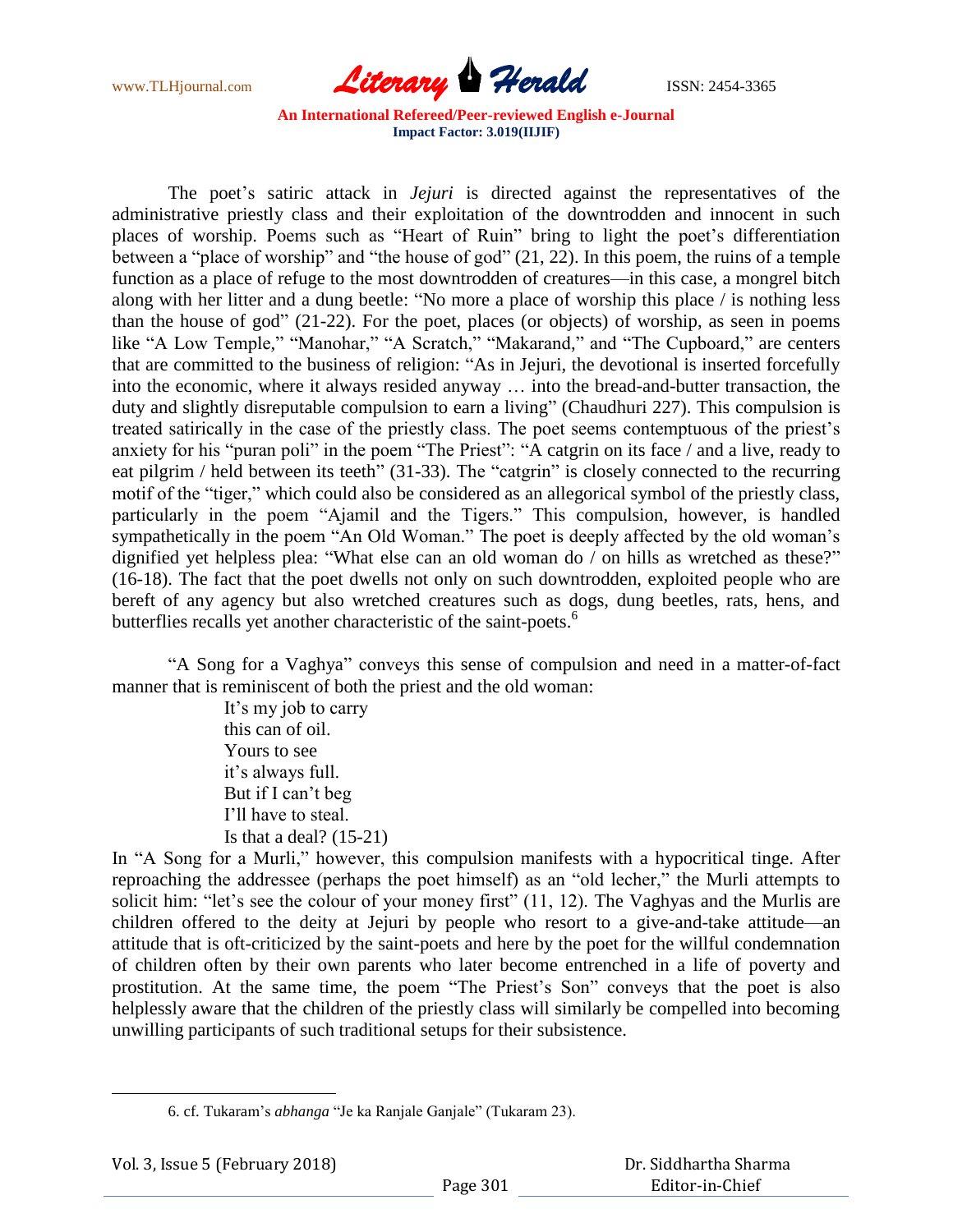

The poet's pragmatic approach in *Jejuri* is also indicative of this refusal to adhere to any fixed philosophical position. Pragmatism can be defined "as the 'mediating philosophy' that enables us to overcome the distinction between the tender-minded and the tough-minded" (Hookway). Pragmatism is a philosophical worldview that is a curious combination of those standards that both the tough-minded and tender-minded aspire to achieve: "The tough minded have an empiricist commitment to experience and going by 'the facts,' while the tender-minded have more of a taste for a priori principles which appeal to the mind .... The tender-minded are ‗free-willist' and dogmatic; the tough minded are ‗fatalistic' and skeptical‖ (Hookway). However, it is the poem "Ajamil and the Tigers" that reveals that the poet's pragmatic approach is perhaps a result of the realization that idealism or utopia though desirable is sadly unachievable; this is brought out by the following lines:

Ajamil wasn't a fool. Like all good shepherds he knew that even tigers have got to eat some time. A good shepherd sees to it they do. He is free to play a flute all day As well fed tigers and fat sheep drink from the same pond with a full stomach for a common bond. (84-90)

The pragmatic in the poet, like Ajamil, is aware of this double bind and of the necessity to negotiate between the common needs of two dissimilar peoples—the tigers and the sheep or the exploiters and the exploited. In contrast, the sheep dog of this poem—symbolic perhaps of the saint-poets, Chaitanya, and the idealist in the poet—is unable to perceive this. The *Vaghya* in "A Song for a Vaghya" gives voice to this predicament:

> God is the word and I know it backwards. I know it as fangs inside my flanks. But I also know it as a lamb between my teeth … (43-49)

In addition, a few poems in *Jejuri* reveal that the poet's pragmatism is tempered with a hint of romanticism; however, the poet does not lean toward nihilism.<sup>7</sup> The romantic aspects are brought to light by poems such as "The Butterfly" and "Between Jejuri and the Railway Station." In "The Butterfly," the spiritual faith in and appreciation of Nature that is characteristic of the romantics also conveys a keen distaste for glorifying objects or things by investing them with some tale or legend and some future expectation:

> There is no story behind it. It is split like a second, It hinges around itself. It has no future. It is pinned down to no past.

<sup>7.</sup> See Pratt for the concept of nihilism referred to in this article.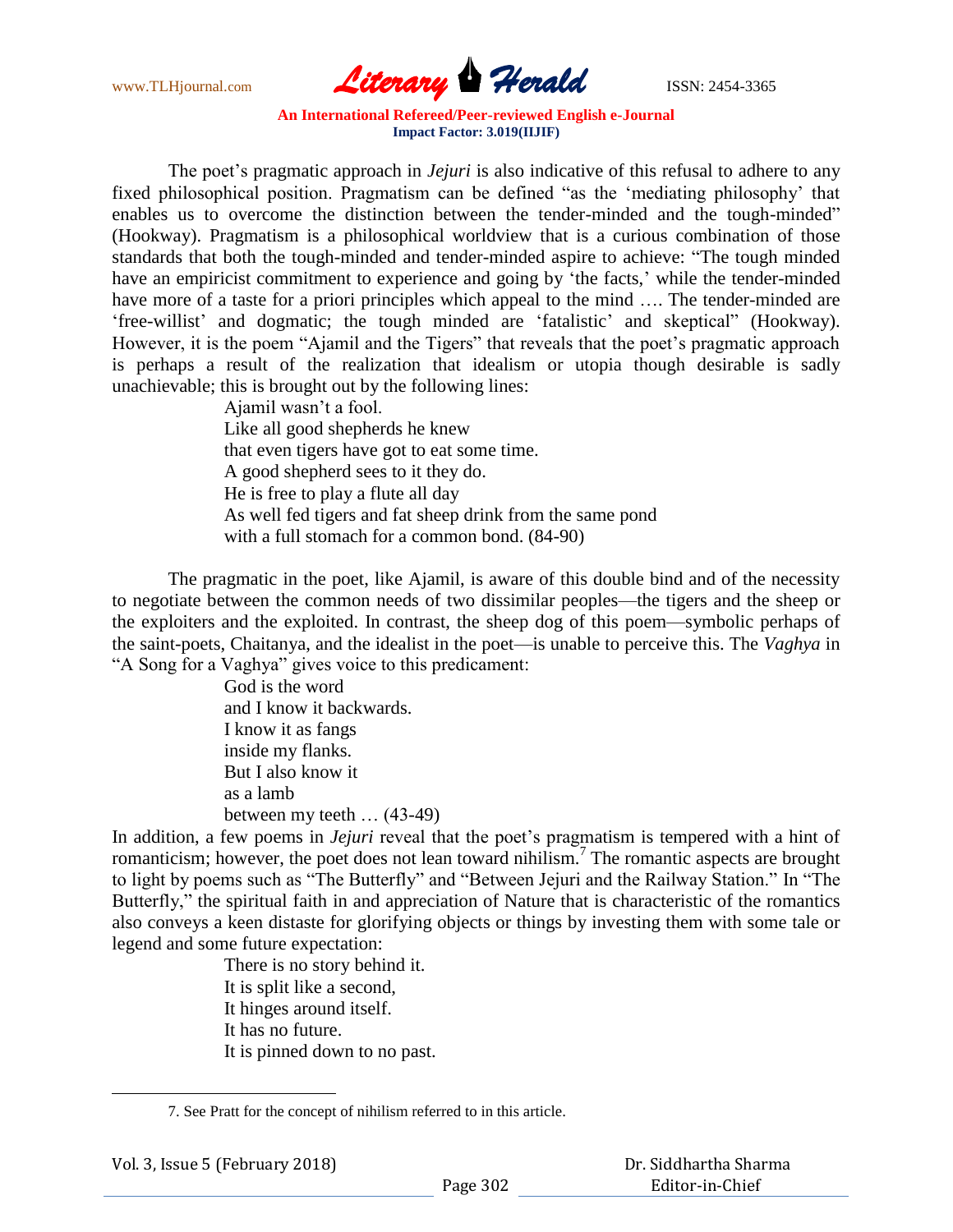

It's a pun on the present. (1-6)

Similar is the treatment of the trance-inducing dance of the cocks and hens that is characteristic of a celebratory harvest dance and which calls for an appreciation of the present rather than dwelling on the past or future:

> The typographical flourish in the penultimate poem, in, and through, which the narrator records the experience of witnessing cocks and hens dancing in a field on the way to the station, is the closest the poem comes to imitating a religious ecstasy and abandon, on the brink where both irony and the verbal are obliterated. (Chaudhuri 228)

Instead of the priest (entrenched in traditional rituals) and the stationmaster (representing the illusory promises of modernism), the poet appears to favor this non-ritual expression of ecstasy: a state that he compares to "a needle that has struck a perfect balance between *equal* scales" (21; emphasis added). In contrast, the poet is scathingly critical of the various attempts at deification that is a common occurrence in such temples towns. The three Chaitanya poems support this argument:

> come off it said chaitanya to a stone in stone language wipe the red paint off your face i don't think the colour suits you i mean what's wrong with being just a plain stone  $(1-7)$

The "Chaitanya" in these poems is a reference to the famous social reformer of Bengal of the 16th century who is said to have visited Jejuri. Like other saint-poets, Chaitanya also abhorred the ritualistic practices of tradition that were being blindly followed and was a proponent of *Bhakti*, which superseded all other forms of religious practice.<sup>8</sup> In the first Chaitanya poem, the necessity to deify a stone into a god is questioned by Chaitanya himself in the first person. Here, the need to communicate with a stone in its own language reveals a subtle critique of the traditional function of the priestly class as mediators (as they would consider themselves the sole interpreters of the stone's stone language) between the human and the divine. If the stone were truly divine or a god (omniscient), then it should have the ability to understand any language. Rejection of this mediatory function is another characteristic of the saint-poets. In this context, the line "We feel that means are more important than ends," from the poem "Ajamil" and the Tigers," sums up the conflict between the priestly class, for whom the observance of rituals is more important than the goal of realizing and becoming the divine, and the saint-poets and reformers like Chaitanya, for whom the goal of self-realization is far more important than the observance of ritualistic means (48).

The second Chaitanya poem can be considered a humorous take on the process of deification:

<sup>8.</sup> See the entry on the "Chaitanya Movement" in *Encyclopædia Britannica Online*.

| Vol. 3, Issue 5 (February 2018) |  |  |
|---------------------------------|--|--|
|---------------------------------|--|--|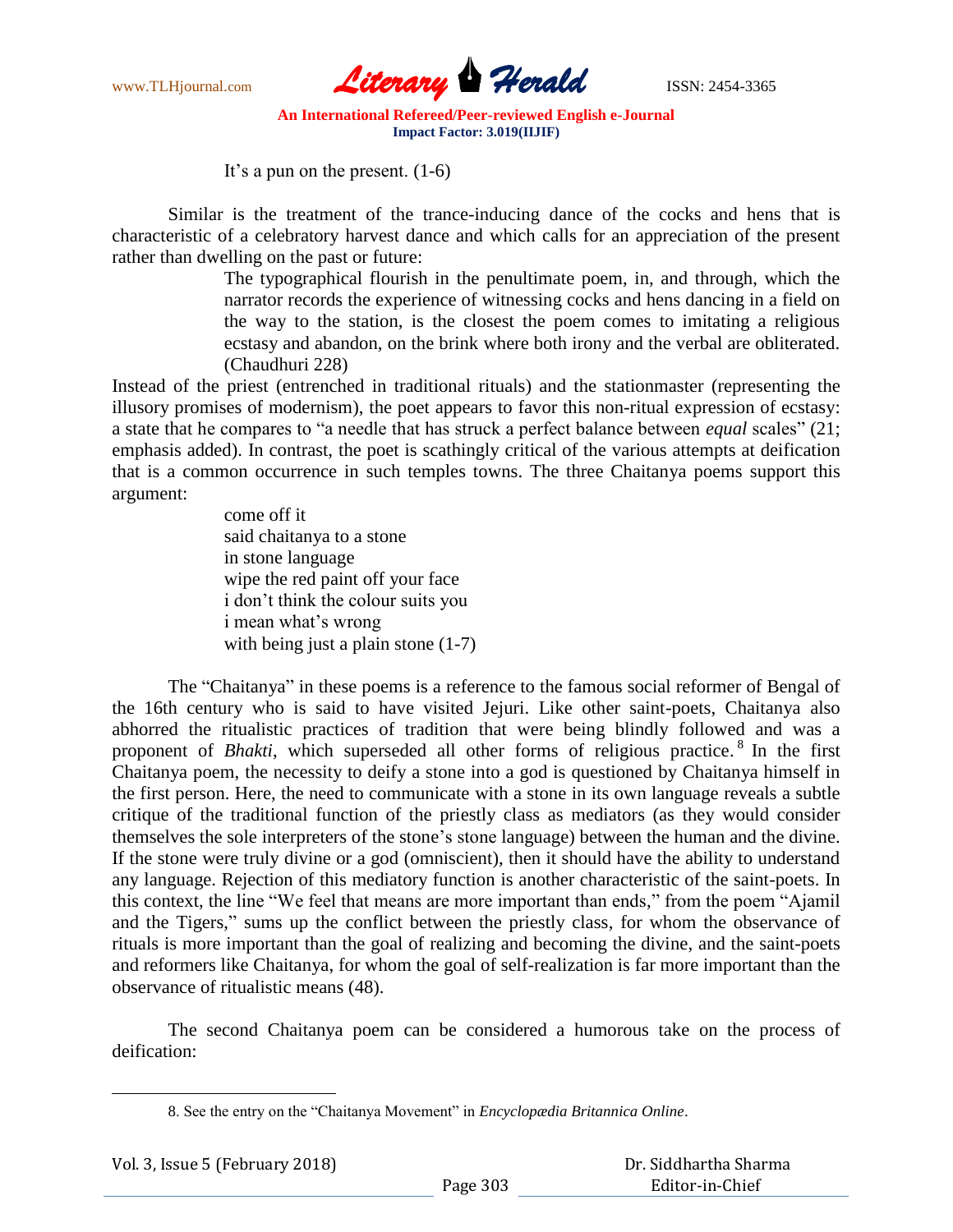

sweet as grapes are the stones of Jejuri said chaitanya he popped a stone in his mouth and spat out gods (1-6)

This poem also points out the ironical situation in which Chaitanya, who was vocal against such practices, had to undergo that same process of deification by posterity, where he is now worshipped as an incarnation of Krishna. This helplessness of reformers and also of the poet to bring about some change is allegorically highlighted by the third Chaitanya poem:

> a herd of legends on a hill slope looked up from its grazing when chaitanya came in sight the hills remained still when chaitanya was passing by a cowbell tinkled when he disappeared from view and the herd of legends returned to its grazing (1-11)

This poem implicitly suggests that the conditions at Jejuri would continue as they were and that any attempt by the poet to bring about some change would suffer the same fate as that of previous such attempts by reformers like Chaitanya. Here, the poet displays a keen awareness of human psychology and herd mentality. This criticism of unnecessary deification is also evident in the poem "A Scratch." Hence, it is in the ruins of such places that are no longer being invested with legends or an economic interest, or where such places have been reclaimed by nature or in nature itself, that the poet discovers "the house of god" as well as fodder for his creative endeavor. In this context, the poet endeavors to de-invest objects and people of the essential identities imposed through legends and stories: deification too is a process of imparting an essence to an object—in this case, a "divine" essence.

This de-investment can be seen in the poems "The Doorstep," "Water Supply," "The Pattern," "Manohar," "A Scratch," and "A Little Pile of Stones," whereas a mock replication or recounting of the process is seen in the "The Door," "Hills," "Yeshwant Rao," and select poems of the "The Railway Station." This stance is different from that of the saint-poets, who attempted to *invert* this process with their goal of realizing and investing the divine essential identity in everyone and everything. The poet, on the other hand, attempts to *subvert* it by questioning the process itself. To problematize this further, he also launches a subtle satiric attack on the alternative to tradition—modernity. What appears *prima facie* as a mere humorous adoption of a mock-ritual tone in the poems that comprise "The Railway Station," is in fact a satiric replication of the deification process; here, steel instead of stone becomes the object of deification and hence contempt:

slaughter a goat before the clock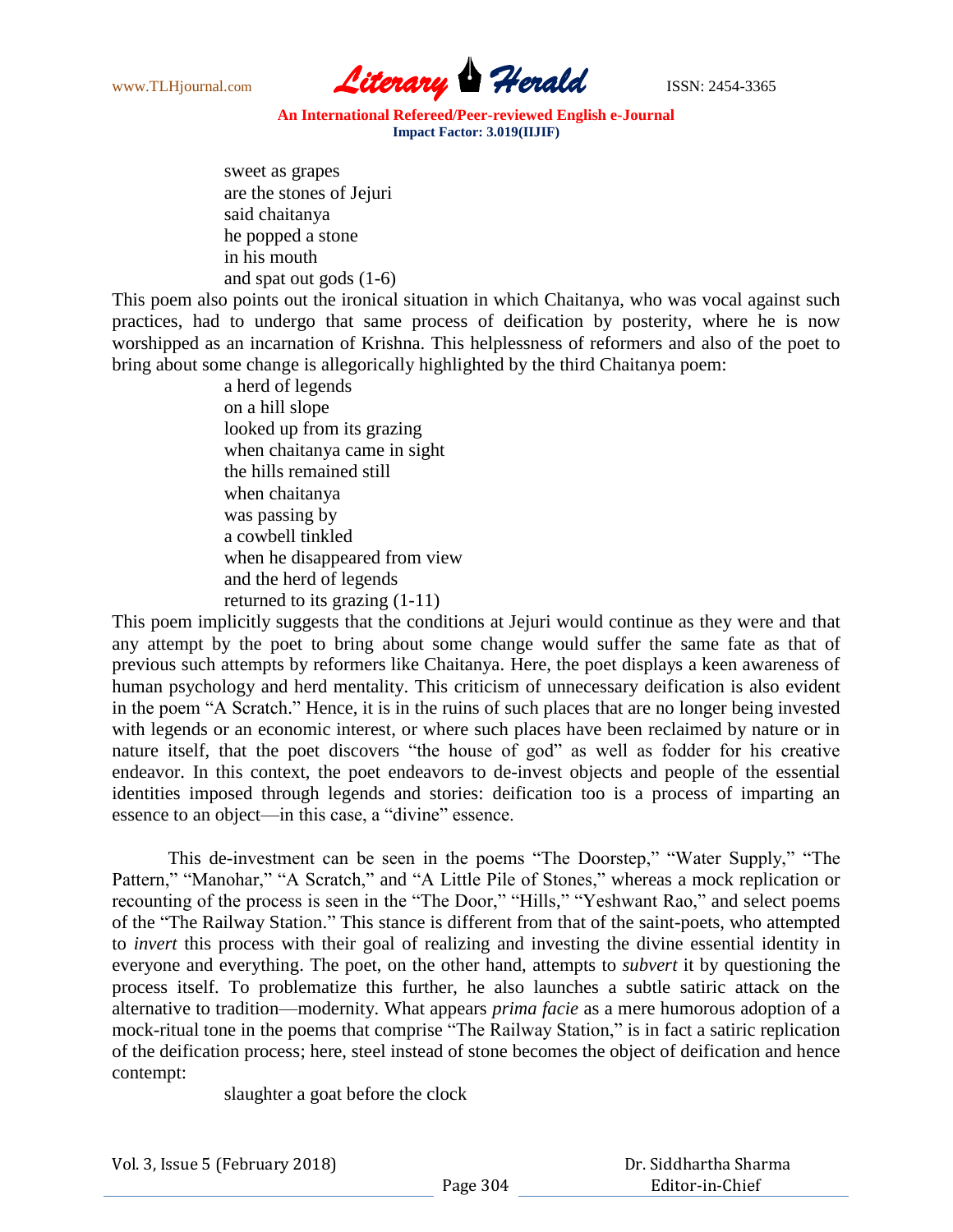

smash a coconut on the railway track smear the indicator with the blood of a cock bathe the station master in milk and promise you will give a solid gold toy train to the booking clerk if only someone would tell you when the next train is due (1-8)

In the above-quoted poem "vows," this ritualistic appeasement of the symbols of modernity and its vehicles—industrialization, commercialization, and technology—hints at a similar criticism of the powerlessness of the "new savior." It could be said that the poet also directs his skepticism toward the so-called solutions offered by modernism and the attempt to find a replacement or substitute for tradition in modernism. This view is supported by the mock ritual practices directed toward the "new religion." That the poet viewed modernity with suspicion can be seen in the fact that Kolatkar had not taken kindly to the telephone (Chaudhuri 222). In this context, it could be said that the commonly held belief that the poet considers "European modernity as the agent for the transformation of local sensibility" is not corroborated by the poems as far as *Jejuri* is concerned (Patke 199).

On his choice of writing in two languages, Marathi and English, Kolatkar again appears to challenge the concept of essential identity. The demand by nativists that writers should write in their respective mother tongues as well as their contempt and distrust toward those who write in English is a common feature in any post-colonial discussion. Further, a desire to defend the choice to write in English on the part of the writers themselves also exists; this is corroborated by the apologetic and/or defensive tone adopted by poets such as Kamala Das in "An Introduction" and Keki Daruwalla in "The Mistress." In contrast, Kolatkar is unapologetic and offers no defense, and through this seeming indifference, he further problematizes the question of identity—in this context, of linguistic, regional, and national identities. He is a Marathi poet as well as an English one; he is at the same time an Indian poet and simply a *poet*, in addition to being a graphic artist. He is also a poet who does not discriminate between an urban setting and a rural one.<sup>9</sup> While it is true that Kolatkar's English idiom does lean toward the Americanesque, one must remember that his language does not conform to the Queen's English or even standard American English. Rather, it can be said that he has appropriated and hybridized the English language in such a way that his writing does not conform to accepted prescriptive grammars or standards:

> A generation of Indian poets in English … had turned to the idiosyncratic language, and the capacity for eye-level attentiveness, of American poetry to create yet another mongrel Indian diction—to reorder familiar experience, and to fashion a demotic that escaped the echoes of both Queen's English and the sonorous effusions of Sri Aurobindo's Savitri and the poorly-translated but ubiquitous Gitanjali of Tagore; to bypass, as it were, the expectations that terms like "English literature" and "Indian culture" raised. (Chaudhuri 227-28)

<sup>9.</sup> The poet is at ease both in Kala Ghoda in South Mumbai (*Kala Ghoda Poems*) and in Jejuri (*Jejuri*).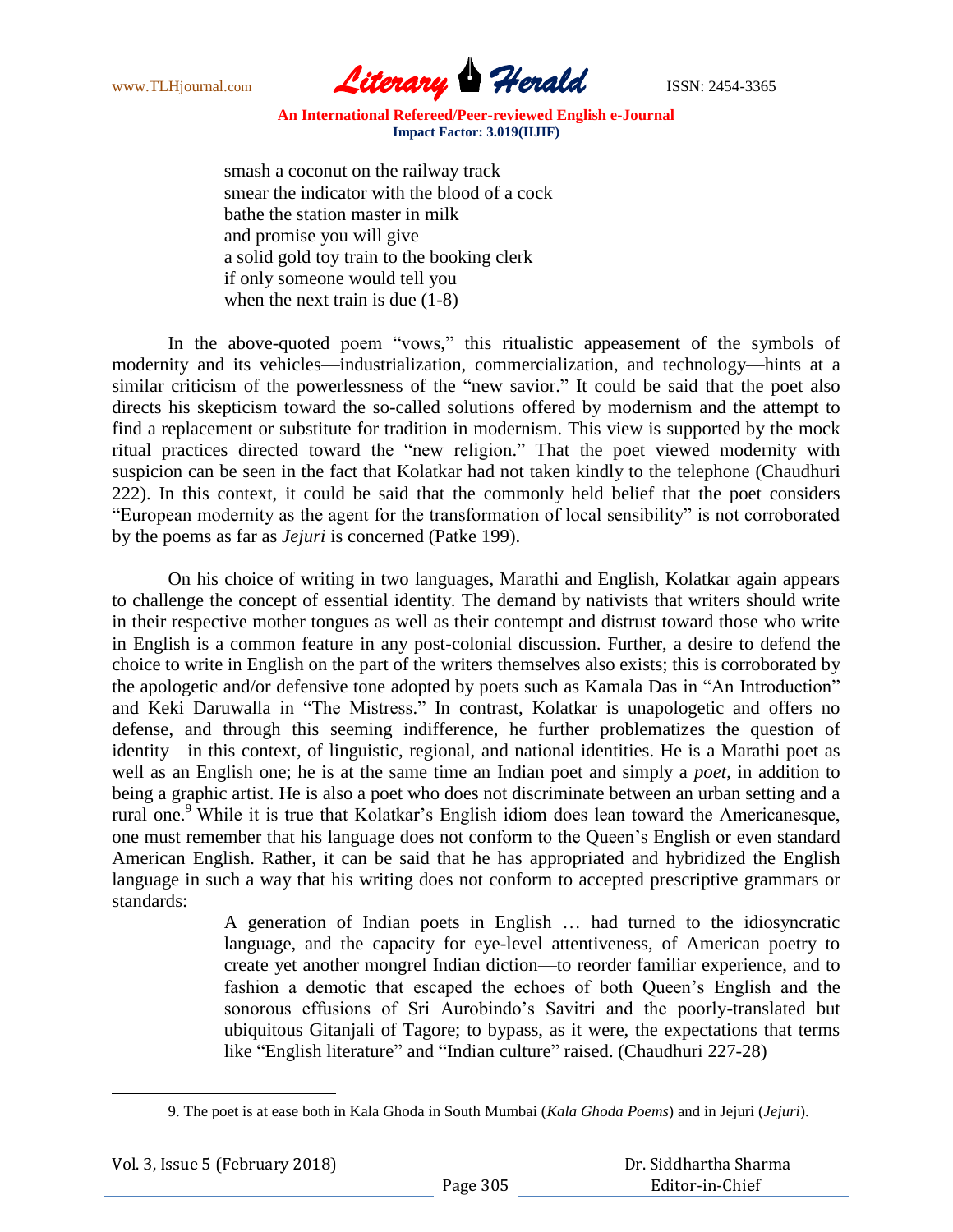

Besides being a poet, Kolatkar was also a graphic artist, and he was responsible for creating the cover designs for his books. A discussion on the implications and the symbolism conveyed by the choice of design in the case of *Jejuri* is attempted here. <sup>10</sup> The cover design of *Jejuri* has a background of striking yellow. The title "Jejuri" is offset against the pervading yellow in saffron-red, whereas the poet's name appears in a shade of gold-grey. The front cover has the image of Khandoba with his wife Mhalsa astride on their horse, presented in what can be described as a brass bas-relief. On the back cover, one finds a similar brass image; however, this one is a picture that depicts the setting sun above railway tracks. This image finds it verbal counterpart in the last poem of the sequence—"the setting sun." The different components of this cover design are highly symbolic. It is commonly known that the color yellow is associated with *Bhandara* (Turmeric) among the cult of Khandoba. That this color is loaded with symbolic significance is also well known. It is significant that "Jejuri," the place of religious institution, is presented in saffron-red. The juxtaposition of the two images, of the brass image representing the traditional and the otherworldly on the front cover and of the railway tracks representing the modern and the industrial on the back cover, is noteworthy, and it conveys to some extent the attempt at destabilizing essentialism. This can be argued by the fact that the poems prove critical of both in that both are unable to meaningfully contribute toward a better human condition in Jejuri or perhaps even universally. They are presented as two sides of the same coin with his critique on both stored in between.

To conclude, it could be said that the poet and poems of Jejuri are resistant to the notion of essentialism and reject the assumption of any essential identity. While essentialism, as seen in the notion of "strategic essentialism," is at times beneficent and contributory to socio-political issues, the projection of essential identities in order to simplify the understanding of a literary text results in a biased reading that is unable to cope with the multiplicity of meanings that a text offers. Needless to say, such biases result in one becoming blind to or ignoring other valid readings and thus come in the way of appreciating a text to its fullest.

## **References:**

 $\overline{\phantom{a}}$ 

- Ashcroft, Bill, Gareth Griffiths, and Helen Tiffin. *Key Concepts in Post-Colonial Studies*. London: Routledge, 1998. Print.
- ―Chaitanya Movement.‖ *Encyclopædia Britannica Online*. Encyclopædia Britannica Inc., 2013. Web. 1 May 2013. <http://www.britannica.com/EBchecked/topic/88600/Chaitanyamovement>.

Chaudhuri, Amit. "Arun Kolatkar and the Tradition of Loitering." *Clearing a Space: Reflections on India, Literature, and Culture*. Oxfordshire: Peter Lang, 2008. 221-34. Print.

Daruwalla, Keki. "The Mistress." *The Keeper of the Dead*. Delhi: Oxford UP, 1982. 22-23. Print.

Das, Kamala. "An Introduction". *The Old Playhouse and Other Poems*. Mumbai: Orient Longman, 2004. 26-27. Print.

<sup>10.</sup> The descriptions of the cover design are based on the 2006 edition of *Jejuri* published by Pras Prakashan.

| Vol. 3, Issue 5 (February 2018) |  |  |
|---------------------------------|--|--|
|---------------------------------|--|--|

 Dr. Siddhartha Sharma Editor-in-Chief